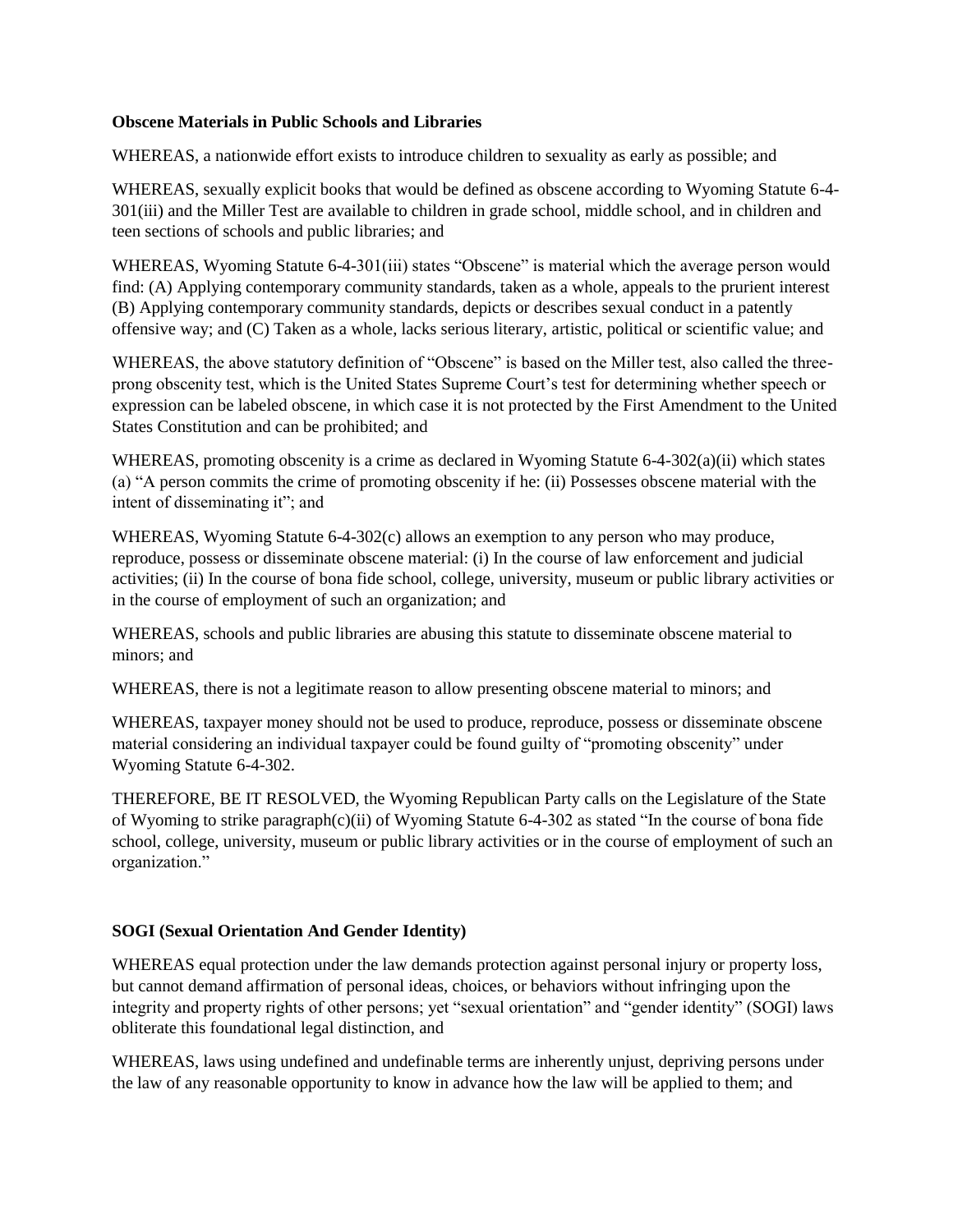"gender identity" lacks any definite legal content such that even its proponents are unable to list every current identity, or rule out the addition of new identities in the future, and

BE IT RESOLVED that the Wyoming Republican Party stands opposed to the insertion of "sexual orientation," and "gender identity" language into any policy, ordinance, guideline, or statute at every level of government, and

BE IT FURTHER RESOLVED that the Wyoming Republican Party will continue to protect the dignity, safety and integrity of every human being by advocating for just, defined, and limited laws which protect persons from injury and their property from loss while not punishing anyone for holding, expressing, or acting upon their sincerely held beliefs.

## **Transgender Indoctrination**

WHEREAS, parents are responsible for their children under the age of majority and have the right and responsibility to raise and educate them; and

WHEREAS, humans are born male or female; and

WHEREAS, schools and school employees have no right to question or change the gender of students; and

WHEREAS, some schools and/or employees have added transgender to the school curriculum and thus have caused confusion among students about their gender; and

WHEREAS, some use that curriculum, without the written permission of parents, to encourage students to believe they can and should change their gender; and

WHEREAS, students have been privately counseled to change their sex through the use of synthetic hormones, medications, and surgeries without the knowledge of their parents; and

WHEREAS, this private medical indoctrination persuasion is a violation of parental rights; and

WHEREAS, the Wyoming Legislature has failed to deal with this violation of parental rights; now

THEREFORE, BE IT RESOLVED that the Republican Party shall seek an amendment to the Wyoming Constitution to prevent any Transgender curriculum from being taught in Wyoming schools or colleges, and bar the teaching, of and/or the counseling of school children that suggests gender change without prior knowledge and written consent of the children's parents, and one that bans transgenders or males identifying as females from competing in women's school and college sports; and

THEREFORE, BE IT FURTHER RESOLVED that this amendment shall require that any staff violating this amendment shall be individually guilty of a criminal act.

## **Student Wellbeing**

WHEREAS the current social culture continues progression toward confusing gender identities and that this confusion is infiltrating our schools, the courts interpretations of our family structure and parental rights; and